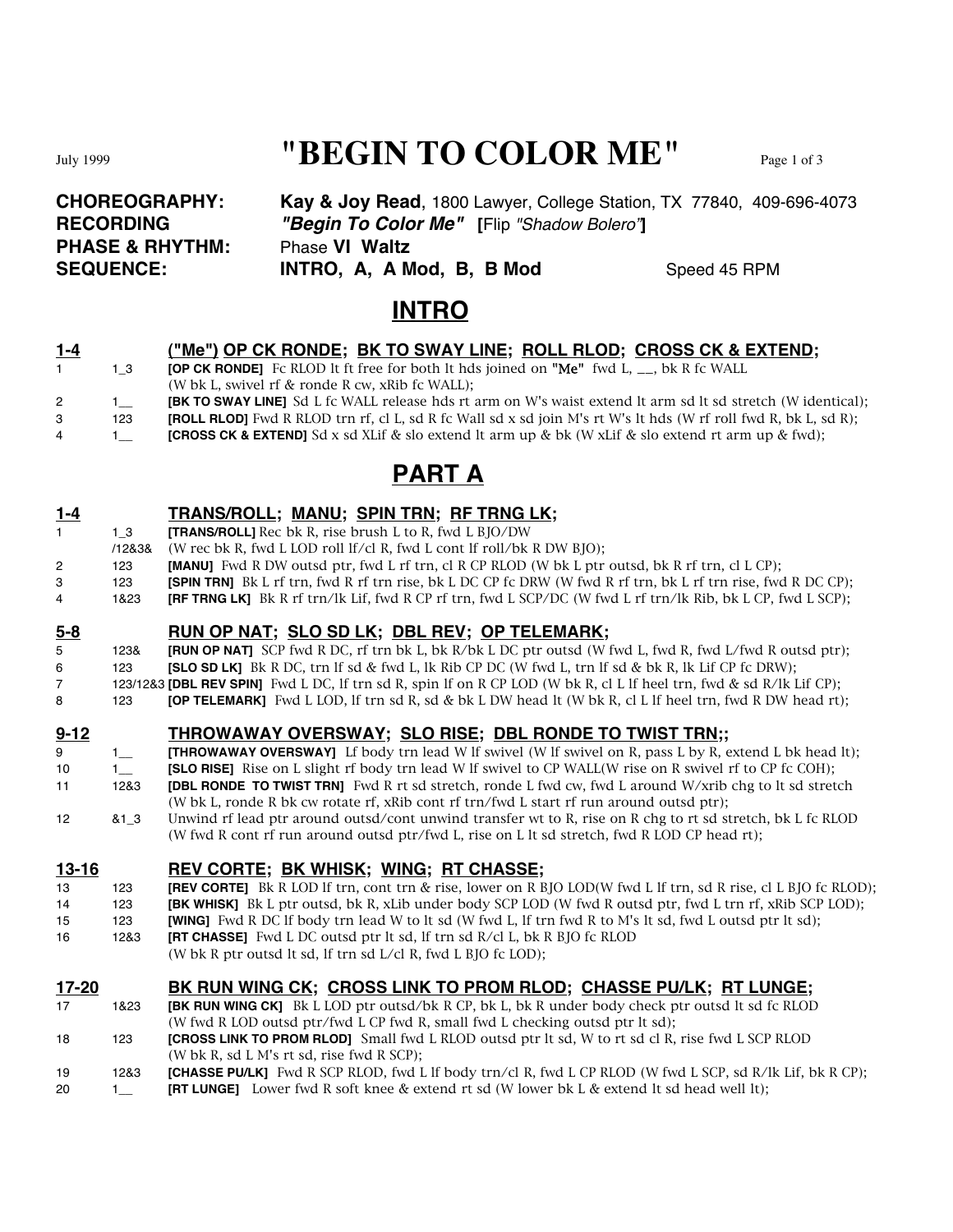# "BEGIN TO COLOR ME"  $(Cont.)$

#### **21-24 BK & RT CHASSE; SLO OUTSD SWIVEL; DBL OUTSD SWIVELS; LILT PVT;**

21 12&3 **[BK & RT CHASSE]** Bk L LOD, rf trn sd R/cl L, bk R BJO fc RLOD (W fwd R LOD, rf trn sd L/cl R, fwd L BJO);

- 22 1 **ISLO OUTSD SWIVEL** Bk L ptr outsd lead W rf swivel to SCP RLOD (W fwd R outsd ptr swivel rf to SCP);
- 23 12\_ **[DBL OUTSD SWIVELS]** Fwd R SCP lead W lf swivel to BJO, bk L ptr outsd lead W rf swivel to SCP RLOD, \_\_
- (W fwd L SCP lf swivel to BJO fc LOD, fwd R outsd ptr rf swivel to SCP RLOD. \_\_);
- 24 1\_3 **[LILT PVT]** Fwd R SCP, rise on R rt sd stretch head lt, small fwd L slip lf CP DRW (W fwd L, rise ON L lt sd stretch head rt, lf trn small bk R slip lf CP fc DC);

## **PART A Mod**

- **1-4 BK & CHASSE; MANU; SPIN TRN; RT TRNG LK;**
- 1 12&3 **[BK & CHASSE]** Bk R DC, sd L/cl R, fwd L BJO DW (W fwd L DC, sd R/cl L, bk R BJO fc DRC);
- **5-8 RUN OP NAT; SLO SD LK; DBL REV; OP TELEMARK;**

**9-12 THROWAWAY OVERSWAY; SLO RISE; DBL RONDE TO TWIST TRN;;**

**13-16 REV CORTE; BK WHISK; WING; RT CHASSE;**

**17-20 BK RUN WING CK; CROSS LINK TO PROM RLOD; CHASSE PU/LK; RT LUNGE;**

**21-23 BK & RT CHASSE; SLO OUTSD SWIVEL; LILT PVT;**

## **PART B**

### **1-4 BK & CHASSE; MANU; SPIN & TWIST TO SWAY LINE;;** 1 12&3 **[BK & CHASSE]** Bk R DC, sd L/cl R, fwd L BJO DW (W fwd L DC, sd R/cl L, bk R BJO fc DRC);

- 2 123 **[MANU]** Fwd R DW ousd ptr, rf trn sd L, cl R CP RLOD (W bk L ptr outsd, sd R, cl L CP fc LOD);
- 3 123 **[SPIN & TWIST TO SWAY LINE]** Bk L LOD pvt rf 1/2, fwd R cont rf pvt, sd L around ptr to CP RDC
- (W fwd R LOD pvt rf 1/2, bk L cont rf trn, cl R CP fc DW);
- 4 &12\_ Hook Rib/unwind rf, cont unwind on R soft knee lt sd open rt sd stretch head lf fc DW, extend sway line (W fwd L/fwd R outsd around ptr, fwd L soft knee rf swivel rt sd open head rt fc DRC, extend sway line);

### **5-8 SLO LK; DBL REV 2T;; START FULL VIEN TRN;**

5 23 **[SLO LK]** Start sway chg, rec sd L chg to lt sd stretch, lk Rib CP DC (W start sway chg, rec sd R, lk Lif CP); 6 123/12&3 **[DBL REV SPIN]** Fwd L DC, lf trn sd R, spin lf on R CP LOD (W bk R, cl L lf heel trn, fwd & sd R/lk Lif CP); 7 123/12&3 **[DBL REV SPIN]** Fwd L DC, lf trn sd R, spin lf on R CP LOD (W bk R, cl L lf heel trn, fwd & sd R/lk Lif CP); 8 123 **[FULL VIEN TRN]** Fwd L LOD, fwd R swivel lf, lk Lif CP RLOD (W bk R LOD, lf trn sd L, cl R CP fc LOD);

#### **9-12 FINISH VIEN TRN; ("Color--Please") SLO CONTRA CK & ROLL TO OVERSWAY;; LINK TO PROM;**

9 123 Bk R LOD, lf trn sd L, cl R CP DW (W fwd L LOD, fwd R swivel lf lk Lif CP fc DRC); 10-11 **[SLO CONTRA CK & ROLL TO OVERSWAY]** On "Color" lower fwd L strong contra look at ptr, start rf body rotation shifting wt to R chg sway to rt sd stretch trn head to lt, shift wt to L strong prom sway, leave R extended, on "Please" chg sway to lt sd stretch oversway trn head to rt (W on "Color" lower bk R strong contra head strong lt, start rf body rotation keep head strong lt shift wt to L chg to prom sway head rt, shift wt to R soften lt leg, on "Please" chg sway to oversway head lt);; 12 123 **[LINK TO PROM]** Cl R head rt, rise trn head lt, fwd L SCP DW (W cl L head lf, rise trn head rt, fwd R SCP);

### **13-14 FWD HOV BJO; ("This-Is-The") BK WHISK;**

13 123 **[FWD HOV BJO]** Fwd R SCP DW, fwd L rise lf body trn, bk R DRC BJO (W fwd L, fwd R rise trn lf, fwd L BJO); 14 123 **[BK WHISK]** On "This" bk L DRC ptr outsd, on "Is" bk R rf body trn rise, on "The" hook Lib SCP DW (W on "This" fwd R DRC outsd ptr, on "Is" fwd L rf trn, on "The" hook Rib SCP DW);